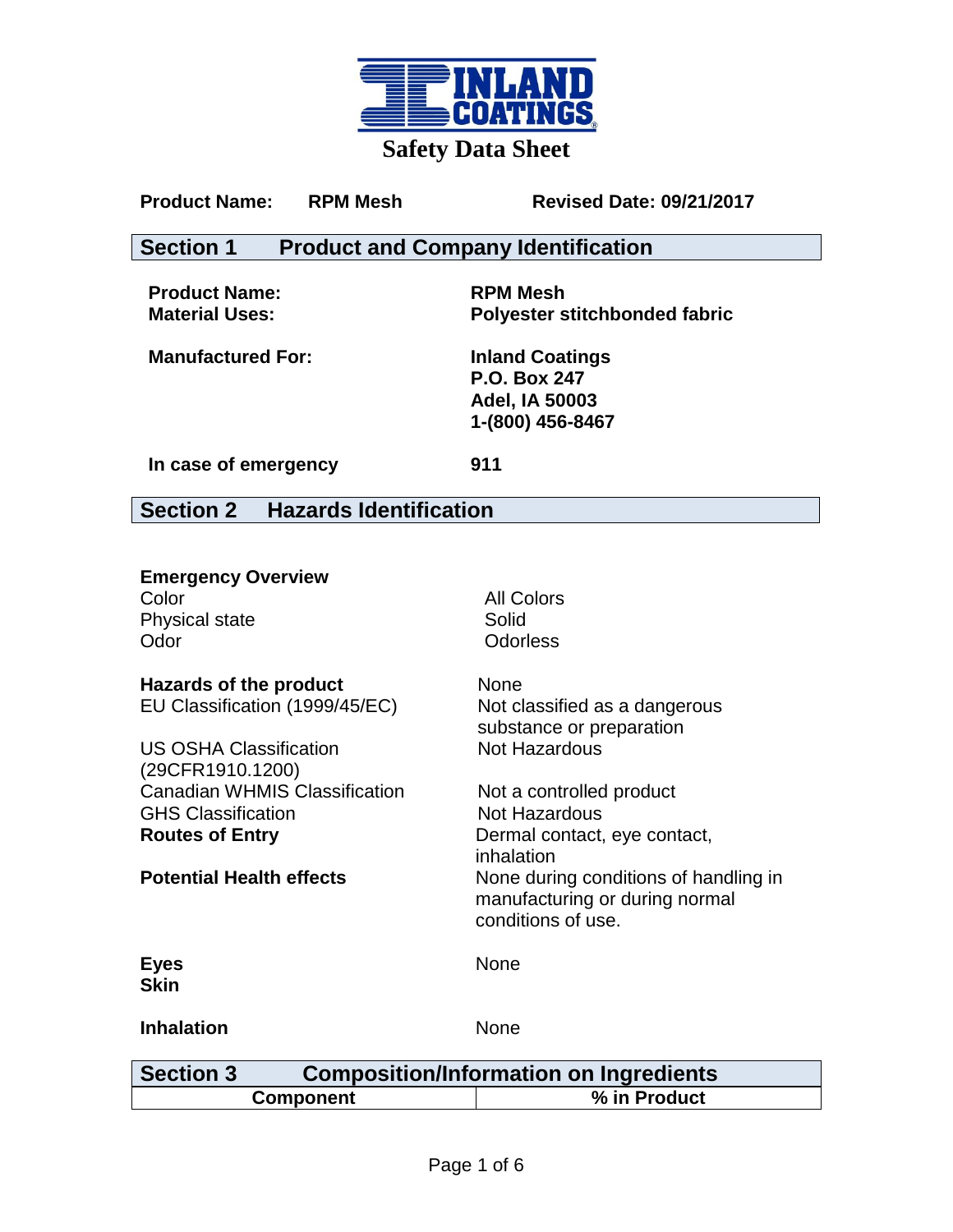

| $D - b - c$<br>.ster | 00% |
|----------------------|-----|
|                      |     |

## **Section 4 First Aid Measures**

No health problems are anticipated from exposure to this product under normal conditions

| <b>Section 5</b>                        | <b>Fire Fighting Measures</b> |                                                               |
|-----------------------------------------|-------------------------------|---------------------------------------------------------------|
|                                         |                               |                                                               |
| General                                 |                               | Molten polyester can cause severe                             |
|                                         |                               | burns to the skin. Those involved in                          |
|                                         |                               | flame evaluation of the product should                        |
|                                         |                               | avoid breathing any combustion fumes                          |
|                                         |                               | or gases. Decomposition products                              |
|                                         |                               | generated from molten polymer may be                          |
|                                         |                               | subject to auto ignition.                                     |
| Suitable Extinguishing Media            |                               | Water, water fog, foam, carbon dioxide,                       |
|                                         |                               | dry chemical.                                                 |
| <b>Special Fire Fighting Procedures</b> |                               | Keep unnecessary personnel away.                              |
|                                         |                               | Wear self-contained breathing                                 |
| Unusual Fire and Explosion Hazards      |                               | apparatus and protective suit.<br>No unusual hazards expected |
| <b>Hazardous Combustion Products</b>    |                               | Combustion of this product may                                |
|                                         |                               | produce hydrogen, oxygen, carbon,                             |
|                                         |                               | nitrogen and/or oxides of carbon and                          |
|                                         |                               | nitrogen                                                      |
|                                         |                               |                                                               |

# **Section 6 Accidental Release Measures**

Environmental Precautions No environmental hazards are associated with this product.

Methods for cleaning up

# **Section 7 Handling and Storage**

General **Adequate ventilation is recommended in the work area.** Handling **Avoid breathing any dust that may evolve during processing** 

> Customary personal hygiene measures such as washing hands after working with fabrics are recommended. Some individuals have been known to have allergic reactions when prolonged contact is made with certain fabrics. Such individuals may wear gloves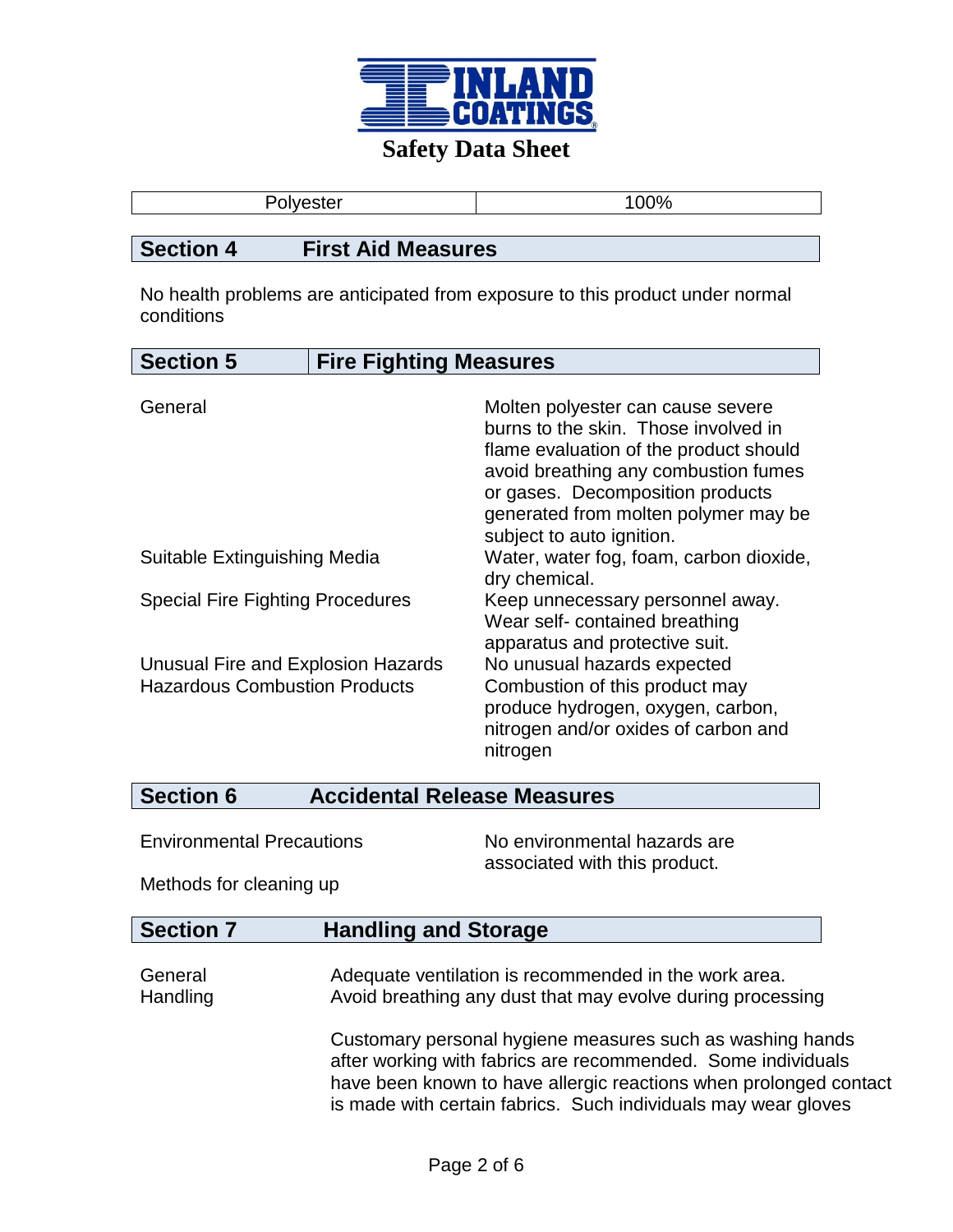

when handling fabric to avoid direct skin contact. Storage **Avoid all possible sources of ignition and other fire hazards.** 

# **Section 8 Exposure controls/Person protection**

| Ventilation                   | No special ventilation normally required. |
|-------------------------------|-------------------------------------------|
| <b>Respiratory Protection</b> | No personal respiratory protective        |
|                               | equipment normally required.              |
| <b>Protective Gloves</b>      | Not required.                             |
| Eye Protection                | None required for normal use.             |
| Other work/hygiene practices  | Wash hands with soap and water after      |
|                               | handling.                                 |

# **Section 9 Physical and Chemical Properties**

Per OSHA 29 CFR part 1910.1200 this product is defined as an "article." As a result, most physical data (such as vapor pressure and flash point) applicable to chemicals do not apply.

| Appearance            |                   |
|-----------------------|-------------------|
| <b>Physical State</b> | Solid             |
| Color                 | <b>All Colors</b> |
| Odor                  | Odorless          |
| рH                    | Not applicable    |
| <b>Freezing Point</b> | Not applicable    |
| <b>Melt Point</b>     |                   |
| Polyester             | 265 degrees C     |
| Specific gravity      |                   |
| Polyester             | 1.34-1.39         |

# **Section 10 Stability and reactivity**

| Stability and reactivity                | The product is stable.            |
|-----------------------------------------|-----------------------------------|
| Incompatibility with various substances | None known.                       |
| <b>Hazardous Polymerization</b>         | Hazardous polymerization will not |
|                                         | occur.                            |
| Hazardous Decomposition products        | Combustion of this product may    |
|                                         | produce hydrogen, oxygen, carbon, |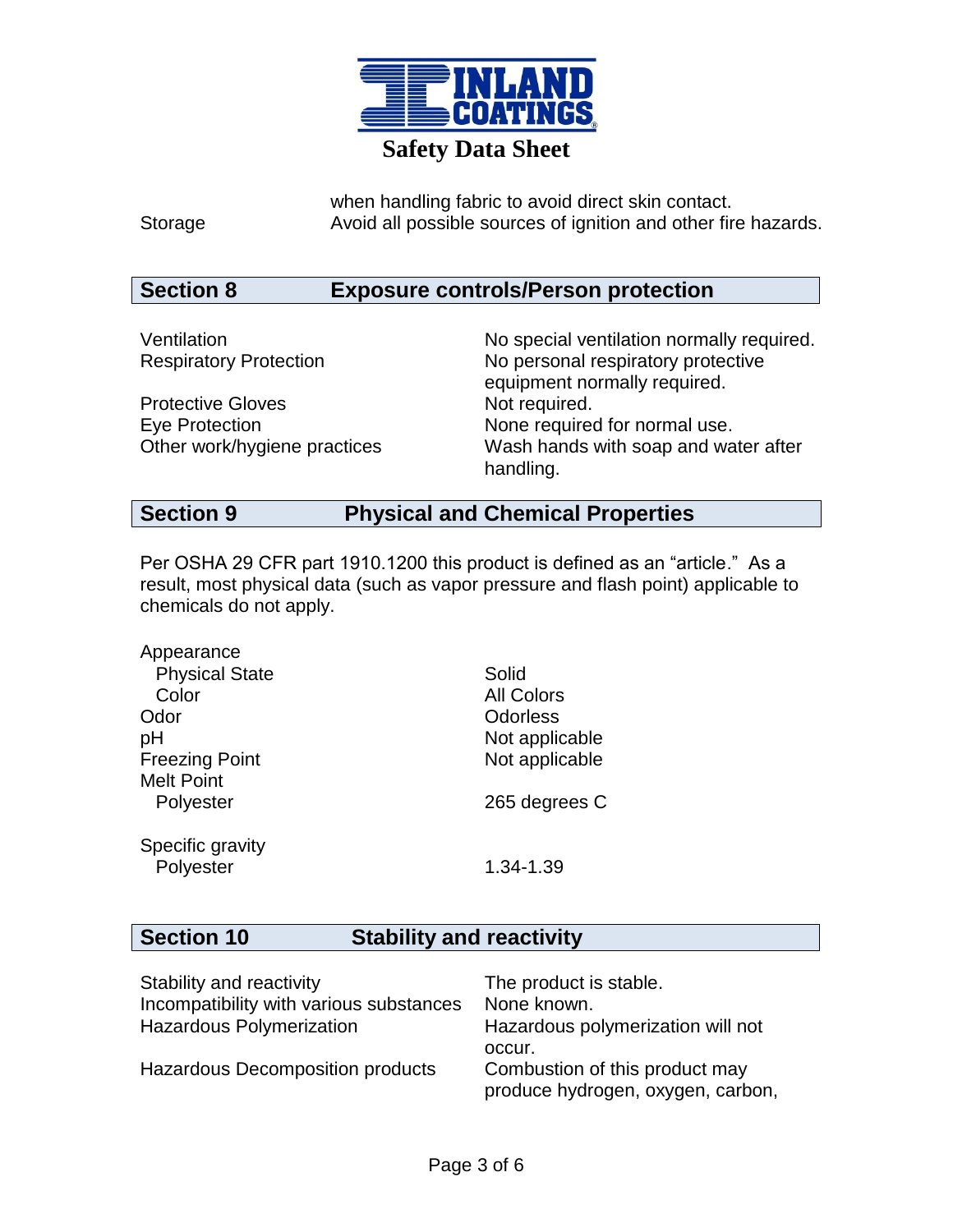

nitrogen and/or oxides of carbon and nitrogen.

# **Section 11 Toxicological Information**

Symptoms/Effects of Overexposure Inhalation **None expected**. Skin Contact None expected. Eye Contact None expected. Medical Conditions Aggravated by Exposure

None known.

Carcinogenicity Data None of the components in this product is listed as a carcinogen by IARC, NTP, US OSHA or the European Directive (67/548/EEC)

## **Section 12 Ecological Information**

Ecological Information No information is available.

## **Section 13 Disposal Considerations**

Disposal Dispose of in accordance with all state, local and federal regulations.

# **Section 14 Transport Information**

US DOT Shipping Description DOT Identification Number DOT Hazard Class DOT Packaging Group Not regulated N/A N/A N/A IATA Shipping Description (Air) Not regulated IMDG Shipping Description (Vessel) Not regulated

# **Section 15 Regulatory Information**

OSHA Hazardous Communication **Standard** 

This product is not a "Hazardous Chemical" as defined by the OSHA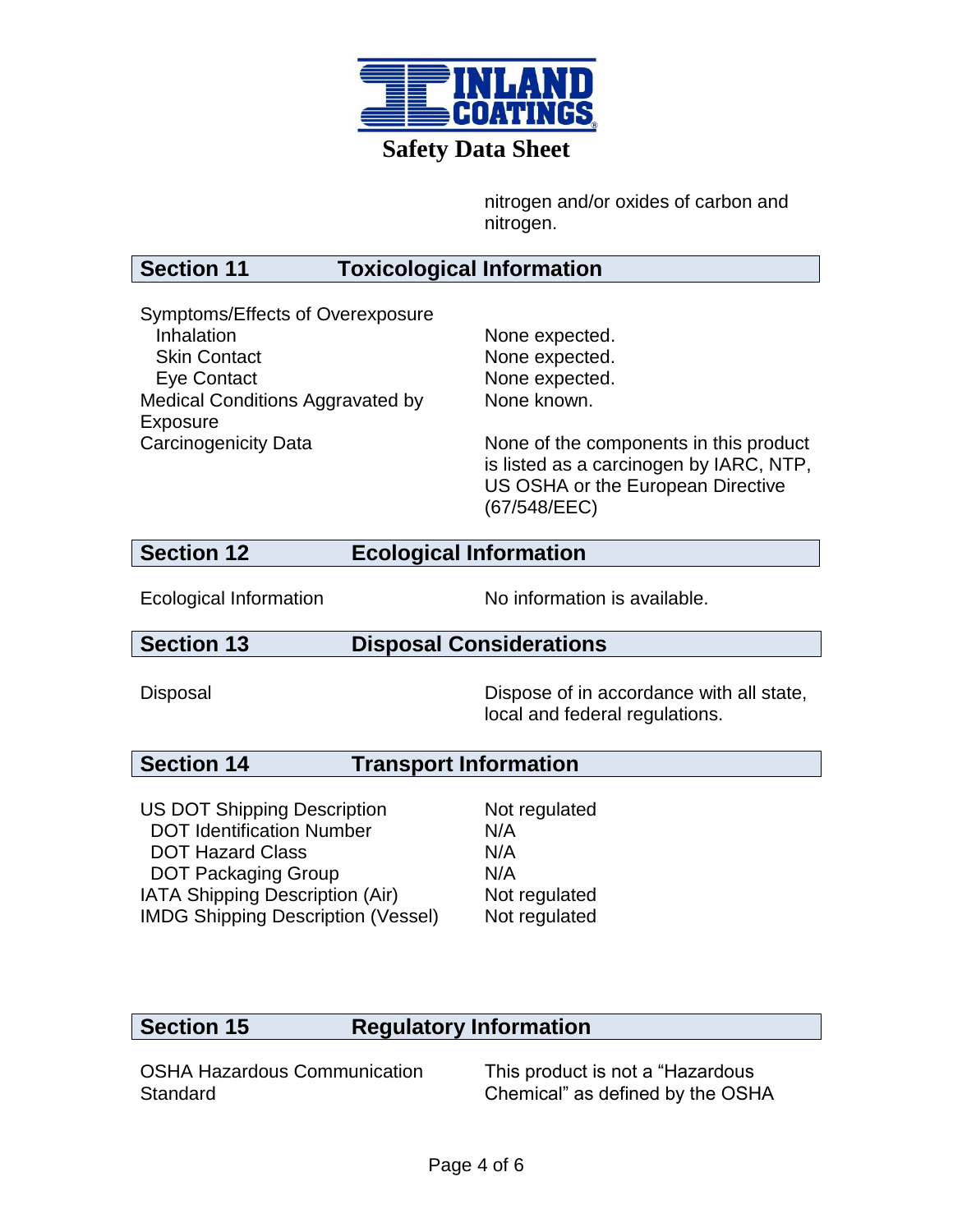

Hazard Communication Standard, 29 CFR 1910.1200

EPA Toxic Substances Control Act (TSCA) All components of this product are listed on the TSCA Inventory or exempted from TSCA SARA 302 Listed Chemicals None SARA 311/312 Hazard Categories None SARA 313 This product contains no substances at or above the reporting threshold subject to the reporting requirements of section 313 of Title III of the Superfund Amendments and Reauthorization Act of 1985 and 40 CFR Part 371, based on available data. California Proposition 65 (Safe Drinking Water and Toxic Enforcement Act of 1986) This product contains no listed substances known to the State of California to cause cancer, birth defects or other reproductive harm, at levels which would require a warning under the statute.` RCRA Status **If discarded in its purchased form, this** product would not be a hazardous waste either by listing or by characteristic. However, under RCRA, it is the responsibility of the product user to determine at the time of disposal, whether a material containing the product or derived from the product should be classified as a hazardous waste (40 CFR 261.20-24)

## **Section 16 Other Information**